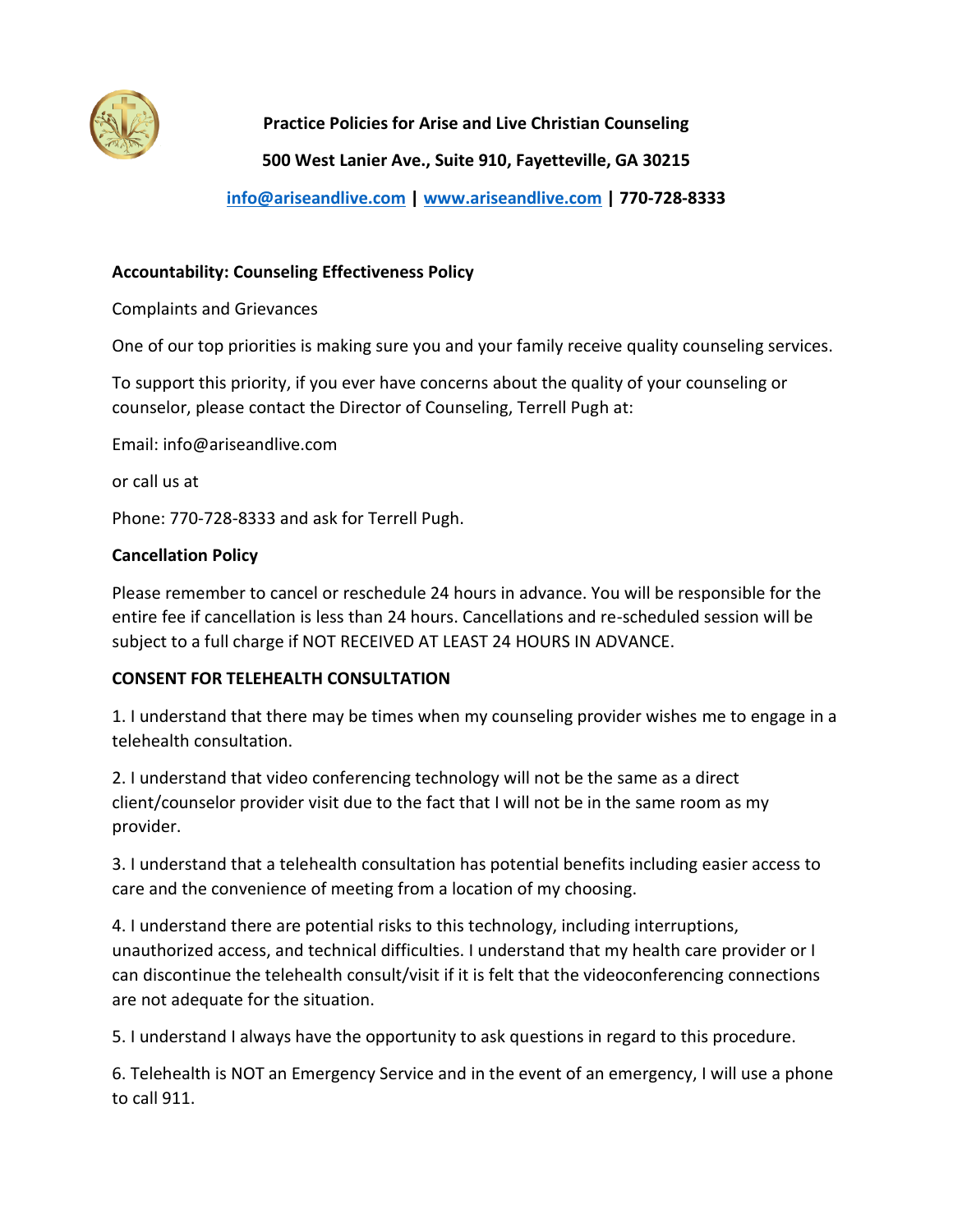7. To maintain confidentiality, I will not share my telehealth appointment link with anyone unauthorized to attend the appointment.

## **Informed Consent for Christian Counseling**

### General Information

The therapeutic relationship is unique in that it is a highly personal and at the same time, a contractual agreement. Given this, it is important for us to reach a clear understanding about how our relationship will work, and what each of us can expect. This consent will provide a clear framework for our work together. Feel free to discuss any of this with me. Please read and indicate that you have reviewed this information and agree to it by filling in the checkbox at the end of this document.

1-Christian/Biblical Based.\*\* I understand this is a faith-based (religious), Christian counseling service, not psychotherapy. Our Counselors are Licensed Christian Clergy and/or clinically trained professionals, and as such, will NOT counsel outside of scriptural biblical principles or doctrine. We, ALCC, have the right to refuse service if counseling requests are deemed outside of biblical morality. Some clear differences that we will not counsel in support of are divorce as a successful marital outcome, euthanasia (assisted suicide), immoral sexual misconduct (premarital/extramarital), abortion as acceptable solution, affirm non-heterosexual monogamous practices. In the unlikely event of subpoena, "the counselor" has the right to exercise his/her right to fully invoke the clergy/client confidentiality privilege for the sole purpose of protecting his position as clergy and the sacred trust of those he/she counsels.

We hold to the Danvers Statement (<https://cbmw.org/about/danvers-statement/>), the Nashville Statement (<https://cbmw.org/nashville-statement/>) on Marriage, Gender Roles, Manhood, and Womanhood, and Sexuality, and the Southern Baptist Convention (SBC) confession of statement on faith (https://bfm.sbc.net/).

2-No Guarantees. I understand no guarantees of any kind have been represented to me by "the counselor", as to my personal experiences, or the possible results of this counseling. This is a collaborative relationship and I agree to put into practice those things that I learn in counseling.

3-No Weapons. This building is a firearm and weapon-free zone. NO WEAPONS OF ANY KIND ARE ALLOWED.

4-Confidentiality & Limitations. Communication between the counselee/client and minister of counseling is confidential. However, there are some exceptions when the counselor without the consent of the counselee/client may break confidentiality. I understand any threats of imminent harm to self, or others, including but not limited to, child molestation/abuse, and/or elder molestation/abuse, must be reported to the proper authorities without consent.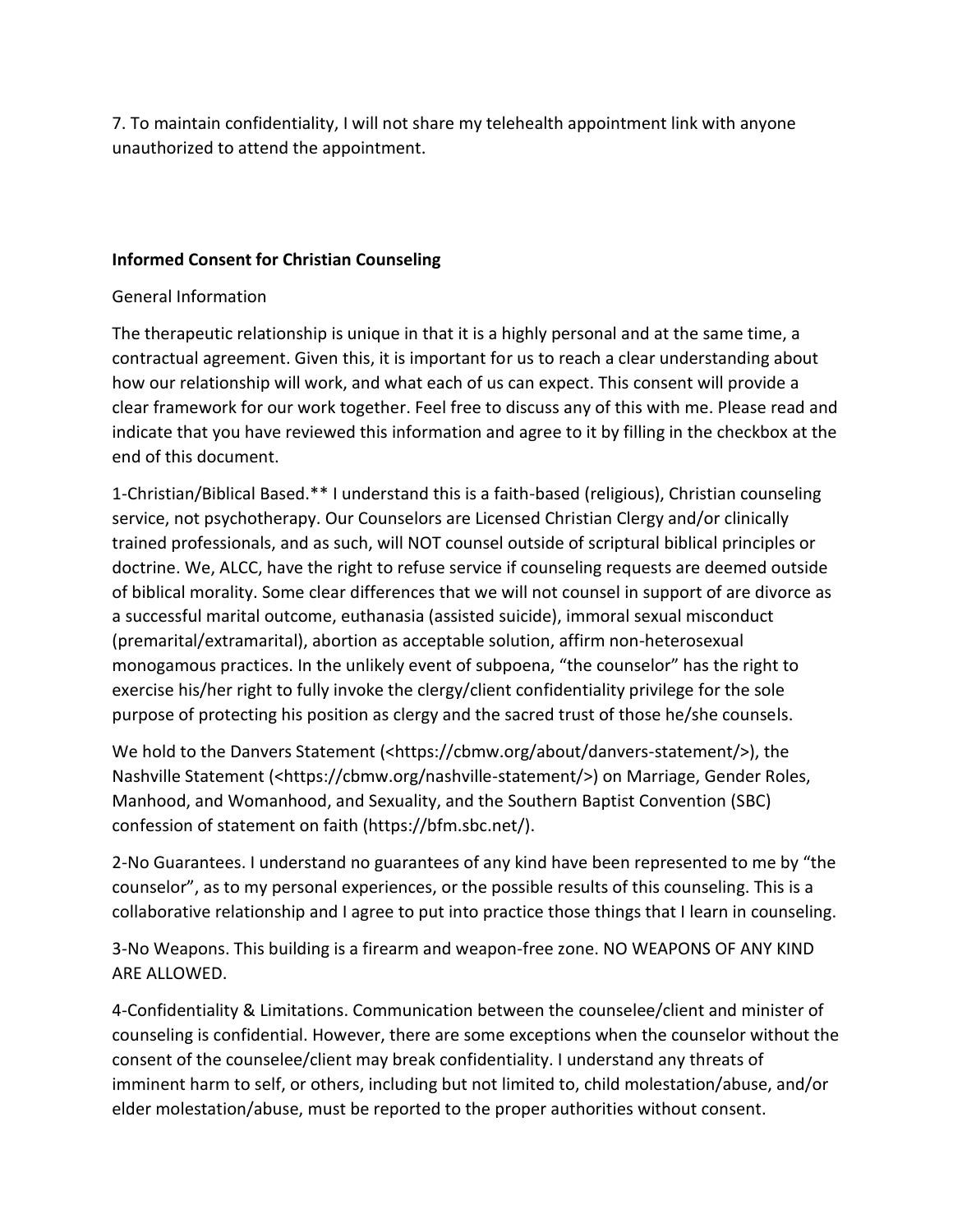5-No Refunds & Payments. I understand there are no refunds for missed appointments. Appointment slots are not transferable. Once appointment time is missed there is no way to redeem lost time. I agree and understand payment for professional services is required at time of visit, before treatment, and that this office will not bill in lieu of payment. I will pay any legal fees, collection fees, and bank fees related to nonpayment of my bill, including worthless check charges, chargebacks and expenses resulting from bad payments. I accept full responsibility for charges for myself, my dependent children, or any of my responsible parties.

6-Release of Liability. I release all liability, in any form, that may be charged against "the counselor", by myself, or my estate, for actions concerning this counseling. The counselors and any related entities, Arise and Live Christian Counseling, Inc., shall not be liable for any damages or injury arising out of counseling. We, ALCC disclaims any and all liability for direct, indirect, incidental, consequential, punitive, and special or other damages, lost opportunities, lost profit or any other loss or damages of any kind. I hereby take action for myself, my executors, administrators, heirs, next of kin, successors, and assigns as follows: I WAIVE, RELEASE, AND DISCHARGE from any and all liability, including but not limited to, liability arising from the negligence or fault of the entities or persons released, for my death, disability, personal injury, property damage, property theft, or actions of any kind which may hereafter occur to me including my traveling to and from counseling with ALCC, THE FOLLOWING ENTITIES OR PERSONS: ALCC and/or their directors, officers, employees, volunteers, representatives, and agents, and the activity holders, sponsors, and volunteers; (B) INDEMNIFY, HOLD HARMLESS, AND PROMISE NOT TO SUE the entities or persons mentioned in this paragraph from any and all liabilities or claims made as a result of participation in activities with ALCC, whether caused by the negligence of release or otherwise.

9-Terminating Counseling. Counseling is normally terminated by mutual consent between the counselee/client and counselor because they have reached the set goals. This can occur in either verbal or written form. However, both the counselee/client and counselor have the right to terminate counseling at any time. If you the counselee/client miss scheduled appointments, fail to schedule an appointment for follow-up sessions or do not reply to ALCC attempts to contact you, this will be understood that you have chosen to terminate counseling.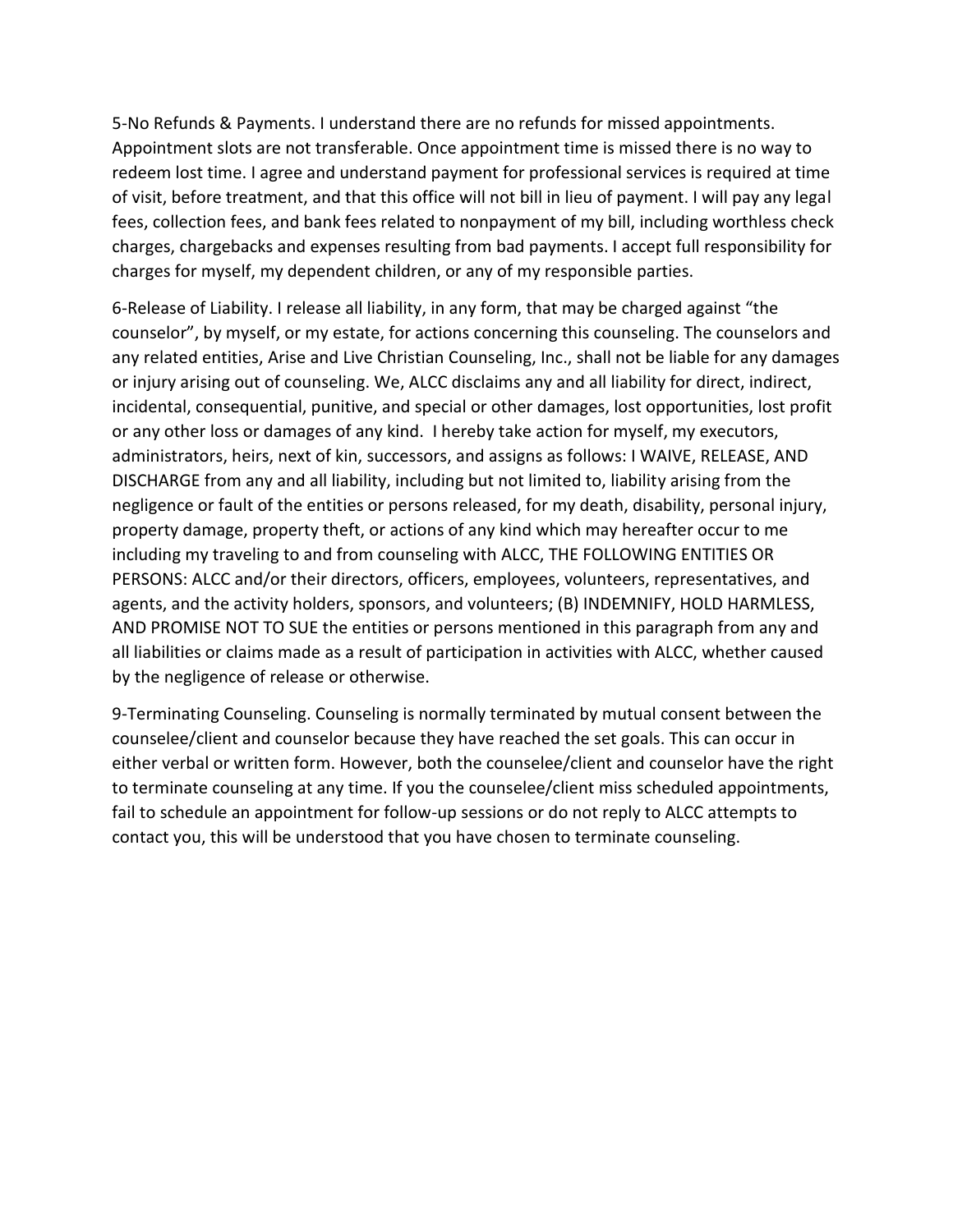### **Practice Policies**

#### APPOINTMENTS AND CANCELLATIONS

Please remember to cancel or reschedule 24 hours in advance. You will be responsible for the entire fee if cancellation is less than 24 hours. Cancellations and re-scheduled session will be subject to a full charge if NOT RECEIVED AT LEAST 24 HOURS IN ADVANCE.

The standard meeting time for psychotherapy or counseling is 50 minutes. It is up to you, however, to determine the length of time of your sessions. Requests to change the 50-minute session needs to be discussed with the therapist in order for time to be scheduled in advance.

A \$10.00 service charge will be charged for any checks returned for any reason for special handling.

Cancellations and re-scheduled session will be subject to a full charge if NOT RECEIVED AT LEAST 24 HOURS IN ADVANCE. This is necessary because a time commitment is made to you and is held exclusively for you. If you are late for a session, you may lose some of that session time.

#### TELEPHONE ACCESSIBILITY

If you need to contact me between sessions, please leave a message on my voice mail. I am often not immediately available; however, I will attempt to return your call within 24 hours. Please note that Face- to-face sessions are highly preferable to phone sessions. However, in the event that you are out of town, sick or need additional support, phone sessions are available. If a true emergency situation arises, please call 911 or any local emergency room.

#### SOCIAL MEDIA AND TELECOMMUNICATION

Due to the importance of your confidentiality and the importance of minimizing dual relationships, I do not accept friend or contact requests from current or former clients on any social networking site (Facebook, LinkedIn, etc). I believe that adding clients as friends or contacts on these sites can compromise your confidentiality and our respective privacy. It may also blur the boundaries of our therapeutic relationship. If you have questions about this, please bring them up when we meet and we can talk more about it.

#### ELECTRONIC COMMUNICATION

I cannot ensure the confidentiality of any form of communication through electronic media, including text messages. If you prefer to communicate via email or text messaging for issues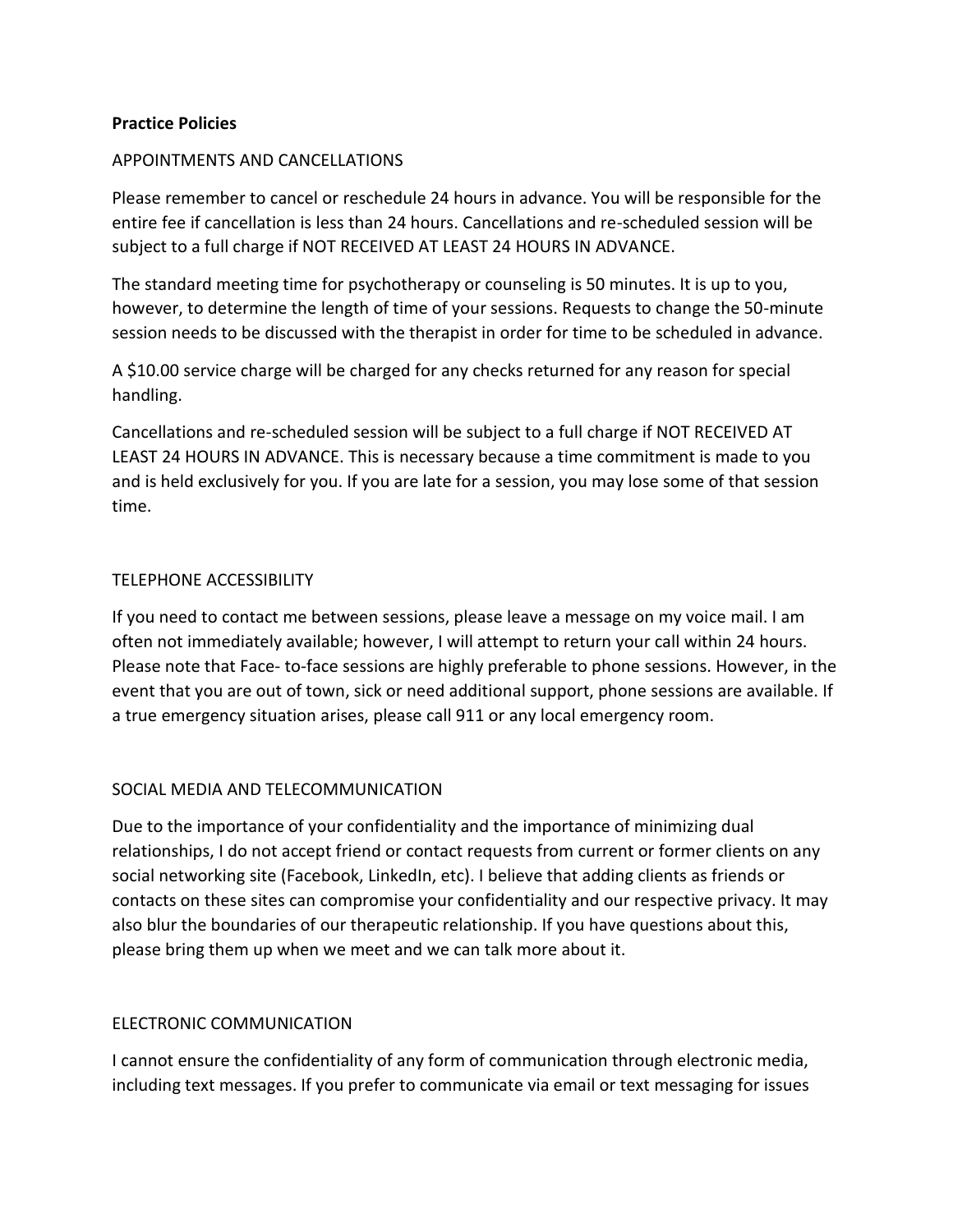regarding scheduling or cancellations, I will do so. While I may try to return messages in a timely manner, I cannot guarantee immediate response and request that you do not use these methods of communication to discuss therapeutic content and/or request assistance for emergencies.

Services by electronic means, including but not limited to telephone communication, the Internet, facsimile machines, and e-mail is considered telemedicine by the State of California. Under the California Telemedicine Act of 1996, telemedicine is broadly defined as the use of information technology to deliver medical services and information from one location to another. If you and your therapist chose to use information technology for some or all of your treatment, you need to understand that:

(1) You retain the option to withhold or withdraw consent at any time without affecting the right to future care or treatment or risking the loss or withdrawal of any program benefits to which you would otherwise be entitled.

(2) All existing confidentiality protections are equally applicable.

(3) Your access to all medical information transmitted during a telemedicine consultation is guaranteed, and copies of this information are available for a reasonable fee.

(4) Dissemination of any of your identifiable images or information from the telemedicine interaction to researchers or other entities shall not occur without your consent.

(5) There are potential risks, consequences, and benefits of telemedicine. Potential benefits include, but are not limited to improved communication capabilities, providing convenient access to up-to-date information, consultations, support, reduced costs, improved quality, change in the conditions of practice, improved access to therapy, better continuity of care, and reduction of lost work time and travel

costs. Effective therapy is often facilitated when the therapist gathers within a session or a series of sessions, a multitude of observations, information, and experiences about the client. Therapists may make clinical assessments, diagnosis, and interventions based not only on direct verbal or auditory communications, written reports, and third person consultations, but also from direct visual and olfactory observations, information, and experiences. When using information technology in therapy services, potential risks include, but are not limited to the therapist's inability to make visual and olfactory observations of clinically or therapeutically potentially relevant issues such as: your physical condition including deformities, apparent height and weight, body type, attractiveness relative to social and cultural norms or standards, gait and motor coordination, posture, work speed, any noteworthy mannerism or gestures, physical or medical conditions including bruises or injuries, basic grooming and hygiene including appropriateness of dress, eye contact (including any changes in the previously listed issues), sex, chronological and apparent age, ethnicity, facial and body language, and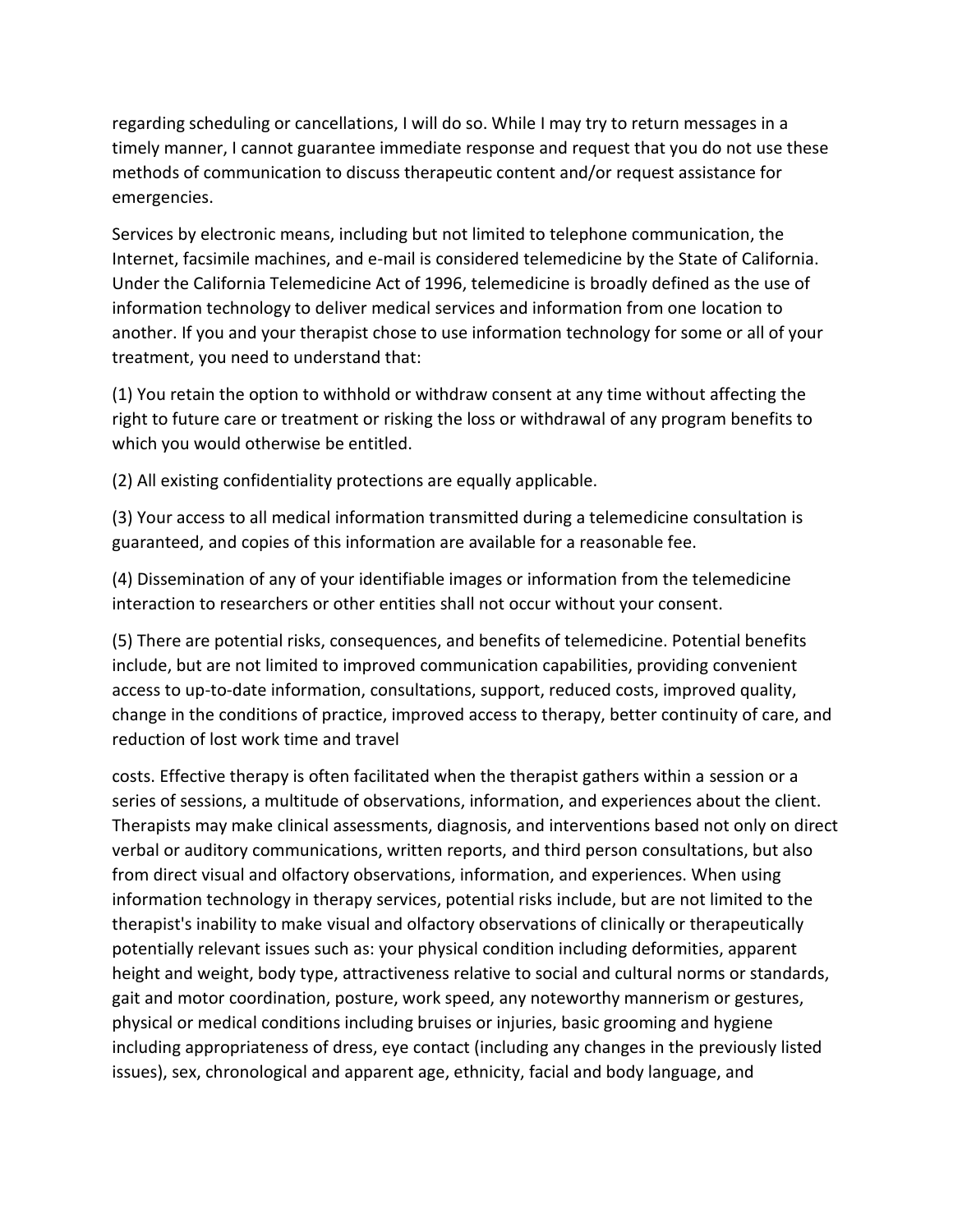congruence of language and facial or bodily expression. Potential consequences thus include the therapist not being aware of what he

or she would consider important information, that you may not recognize as significant to present verbally the therapist.

### MINORS

If you are a minor, your parents may be legally entitled to some information about your therapy. I will discuss with you and your parents what information is appropriate for them to receive and which issues are more appropriately kept confidential.

## **TERMINATION**

Ending relationships can be difficult. Therefore, it is important to have a termination process in order to achieve some closure. The appropriate length of the termination depends on the length and intensity of the treatment. I may terminate treatment after appropriate discussion with you and a termination process if I determine that the psychotherapy or counseling is not being effectively used or if you are in default on payment. I will not terminate the therapeutic relationship without first discussing and exploring the reasons and purpose of terminating. If therapy is terminated for any reason or you request another therapist, I will provide you with a list of qualified psychotherapists or Christian counselors to treat you. You may also choose someone on your own or from another referral source.

Should you fail to schedule an appointment for three consecutive weeks, unless other arrangements have been made in advance, for legal and ethical reasons, I must consider the professional relationship discontinued.